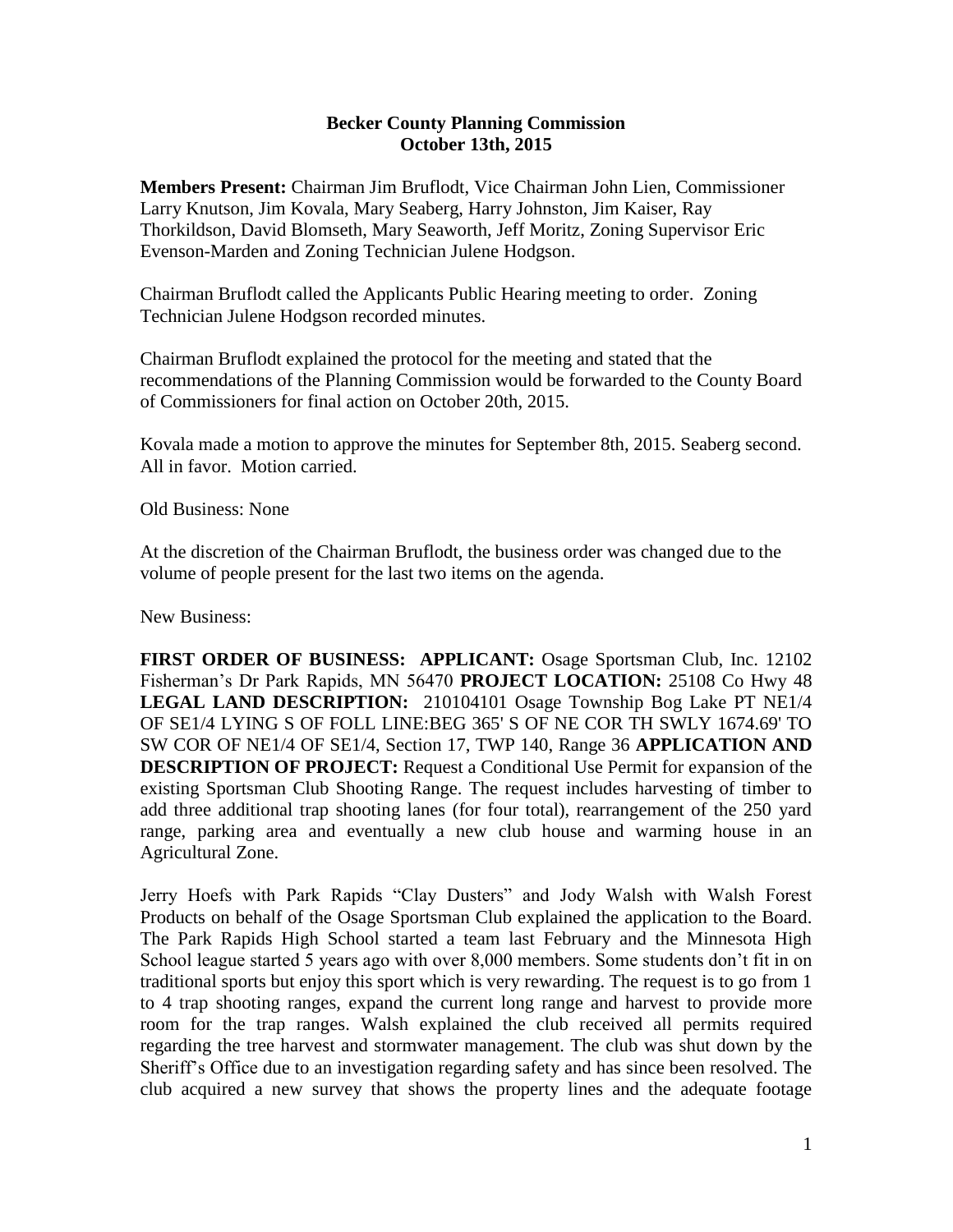required for shooting setbacks. The Township has been working with the club to obtain extra property owned by the Township to use as a buffer. Railroad ties have been donated to be utilized for a fence buffer and/or backdrop protection. The Club stated spruce trees will be donated by a local mill that will help to buffer noise. Further safety measures such as fencing will be added to keep nonmembers off the property. Knutson asked with the survey completed, would the club have enough property to meet current setbacks for the additional trap shooting areas. To which Walsh explained they currently have enough property to meet state standards but they would need to cut down more trees to meet the requirements. As an alternative, the club proposing to leave the trap shooting ranges where they are and is negotiating with the Township to purchase 5 acres to meet the state requirements.

Speaking against the request where: Brian Winczewski, Lyn Hartness, Russell Hanson, Eileen Hache, Eric (Ric) Benson, Keith Ketcher, Kevin Dierks, Del Carver, and Pete Paulson. Speaking for the request where: Darlene Hildenbrandt, Paul Henderson, Al Vanderstad, Dan Mitchell, Alan Kriz, and Al Winterberger. There were letters on file from Russell/Judy Mattson, David/Barbara Southward, Virgil Pint, Wayne Volk, Thomas/Dawn Caracio, Daniel/Diana Eischens, Eric (Ric) Benson, Gary/Karie Sorknes, Kurt Benson, Bob Pritchard/Kathy Lofy, brian/Mary O'Rourke, George/Eileen Hache, Thomas Vilkama, Brian Winczewski, Sherry Brakefield, Lyn Hartness and Park Rapids Area Schools. Pros and Cons included: Adequate safety zones for projectiles, increased noise from removal of trees, safety concerns with possible ricochets, increased shooting hours and days of operation, relocate to larger property, more users/growth over the past few years, no control on future growth, no control over hours of operation, lakeshore property (residential in nature), impact on surrounding properties, loss of property values, no significant conditions of the permit in place to mitigate potential harm, reduce enjoyment of their property, nuisance, place up sound barrier walls, build enclosed shooting range, limit days per week and hours to be open, use by non-members, teaching good and safe sport, owners knew range was there when they purchased property, teaches gun safety in a supervised/regulated area with berms that make it safer than using private property, in existance since 1952 and the request for more trap shooting areas will actually decrease the amount of time of shooting because they can have more students practice at one time, people are bringing in their own targets and not shooting at safe areas, should locate to larger property away from residential areas, regulate hours to shut down earlier at night, limit to Park Rapids school only, look into DNR providing state land for youth shooting, phone number was given out by club to area home owners to call with complaints and they have not been contacted with any complaints, and there are adequate staff who are very professional and provide supervision. (Full context of all letters submitted are on file at the Zoning Office). At this time, testimony was closed and further discussion was held.

Kovala went over the hours of operation- for student trap shooting it is 2 nights being 2 hours Tuesday and Thursday and league shooting which is two hours Monday night. The Vice President (Winterberger) stated at one time when he heard excessive firing he went over to the club grounds and found none at the range but there may have been someone shooting at a gravel pit across the road on private property. Winterberger stated the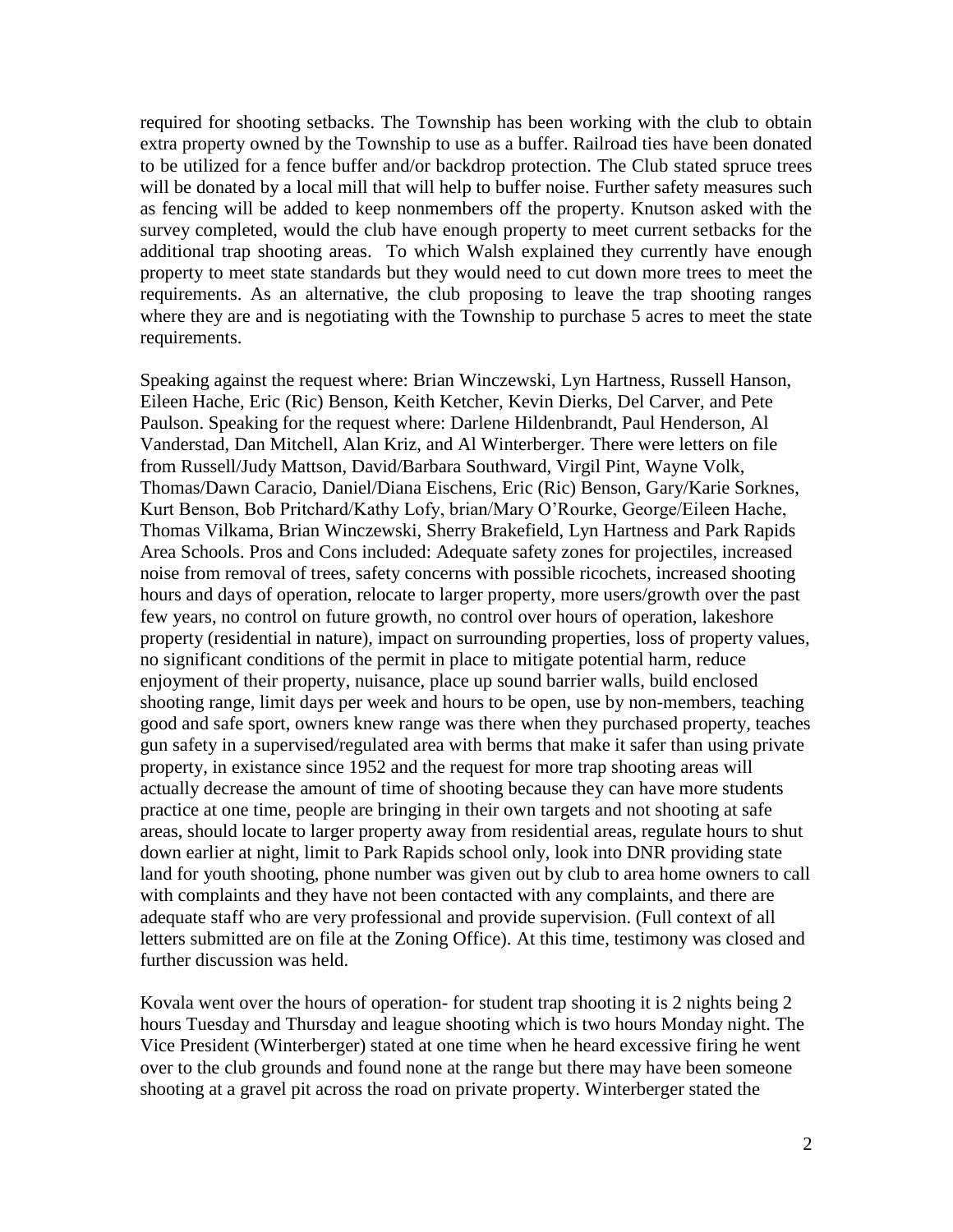property is open to any club member any day of the week from dawn till dusk- 9am weekdays and after 11 am on Sundays. Knutson asked if every member has access. To which Winterberger stated every member has a key to the property. Lein noted the request in front of the board is for expansion with 3 additional trap shooting range areas and the club sounds like they are willing to work to move the ranges to meet setbacks, add fences and trees for noise barriers, add more berms and backdrops and work with agreement pertaining to the use of more property from the Township. Lein again reminded the Board that the club is allowed to do what they have been doing there- the use will not change and the request is for expansion of the number of trap shooting ranges on the premiss and extend the rifle range to meet current regulations. Knutson asked if there was a commitment from the Township to obtain the extra property to which Township member Ken Tretbar (who was present in the audience) stated they held a meeting and are working on the details and the Township is in discussion with the Club about selling them some land. Kovala stated with the complaints it appears the use is out of control and the problem isn't the trap shooting for the youth but the hours of operation that are being abused for pistol and rifle shooting. Kovala suggested limiting certain hours for pistol and rifle shooting only. Bruflodt agreed that trap shooting tournaments don't seem to cause the problems, but the louder guns do and exploding targets do. Kaiser stated if they have more trap shooting range areas, they will get more students through the shooting faster- what took them 4 hours before because of number of students using one area could possibly only take 1 hour with the use of more areas. Johnston stated he looked at the property and agreed it is the rifle range area that is causing more noise problems, but the trap range area proposed meets the dimensions that are appropriate. Johnston stated the trap range is a safe area and he sees no problem regarding expansion. Lien noted he understood the concerns regarding noise and that this should be looked at internally, the club should continue to be good neighbors and implement everything they have talked about this evening, but the opinions are not enough to deny this request. Thorkildson stated he understands the safety factor with highpowered weapons but the safety factor with shotguns is no comparison. Moritz stated the club should stick to trap shooting Monday, Tuesday and Thursday 5-7 and the member hours of 9-9 with Sundays after 11- the club should enforce their hours.

There was no further discussion by the Commission.

**MOTION: Knutson made a motion to approve a Conditional Use Permit as submitted for expansion of the existing Sportsman Club Shooting Range. The request includes harvesting of timber to add three additional trap shooting lanes (for four total), rearrangement of the 250 yard range, parking area and eventually a new club house and warming house in an Agricultural Zone. Kovala second. All in favor. Motion carried to approve.**

**SECOND ORDER OF BUSINESS: APPLICANT:** James Hofman on behalf of the Blueberry Lake Ordinance Request 2606 W 93rd St Bloomington, MN 55431 **PROJECT LOCATION:** Blueberry Lake **LEGAL LAND DESCRIPTION:** Section 22, TWP 139, Range 36 **APPLICATION AND DESCRIPTION OF PROJECT:** Request a Surface Water Use Ordinance. The specific request is for a 5 mph speed limit or no wake.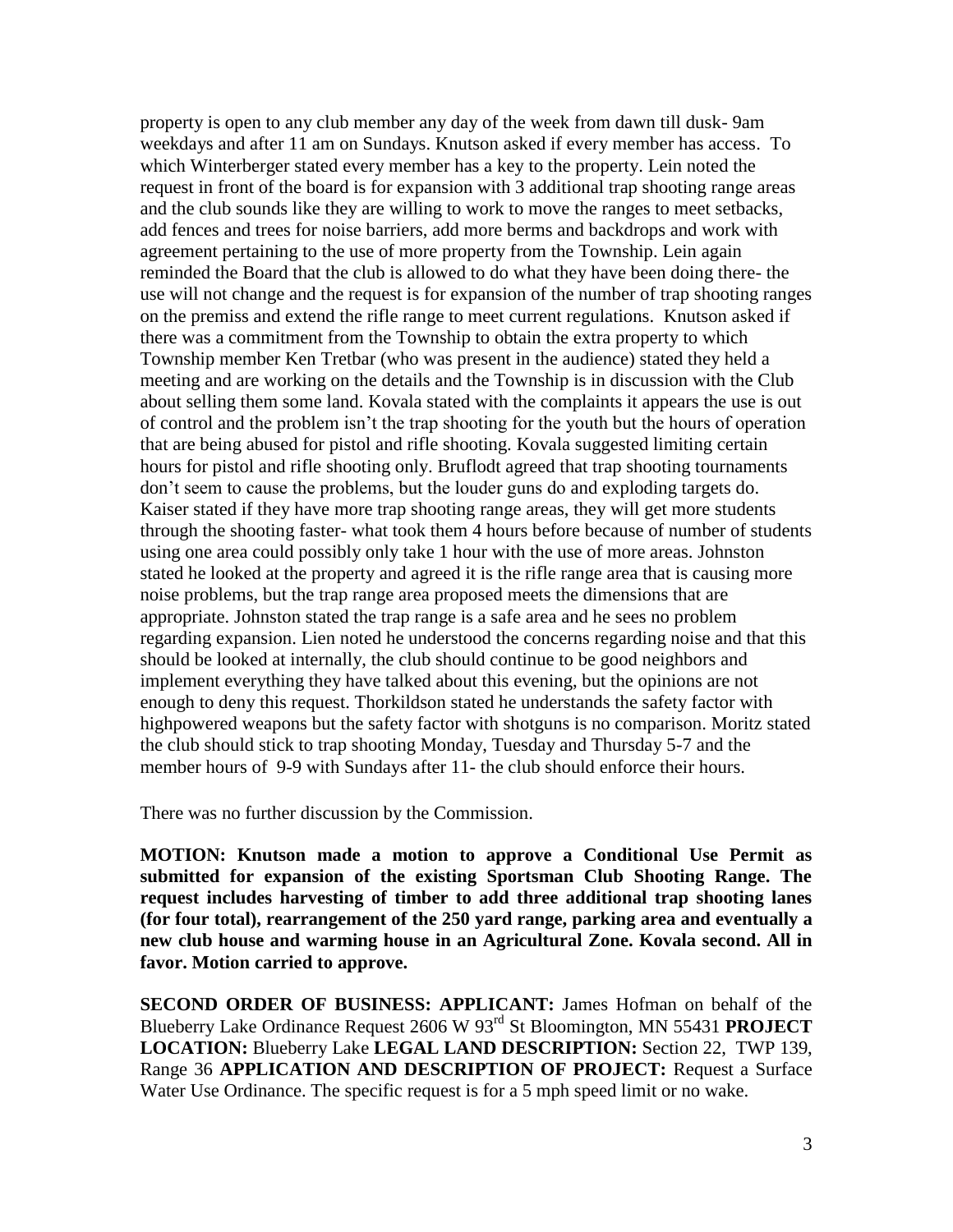James Hofman explained the application to the Board. Hofman stated a majority of the property owners signed a petition to request a Surface Ordinance for Blueberry lake. The lake is very narrow and small having only 80 acres and 450ft width. The larger boats disrupt the lake getting too close to docks and rafts. They would like the restrictions placed on the lake because of the lake being so small, adversily affect the shoreland, and cause safety issues. Hofman stated the use of speed boats diminishes property values. Kovala asked who would patrol the lake and Hofman stated it would be self enforcing and if needed the property owners would contact law enforcement to come out to lake to ticket offenders. Hofman stated they have spoken with different people skiing on lake and it didn't seem to help. Johnston noted it is pretty hard to patrol who is going 5 MPH and who is going 10 MPH and at what time does it become enforceable. Hofman stated maybe just a no-wake rule would suffice to control the problem. Lein noted that even if 60% signed a petition this is setting a precedent and could be starting a lake war. The other 40% may not want any regulations on the lake. Lien asked Hofman if he has ever had to call law enforcement with any complaints to which Hofman said by the time they get out there the people are gone. Seaberg noted this is a public lake with a public access so it is pretty hard to enforce this when anyone can use the lake not just property owners. Moritz asked Hofman if he has checked with the DNR regarding their input about other lakes they have placed these types of regulations on or any studies that have been conducted to which Hofman stated no, he has not.

Speaking for and against the application were: Ronald Harvey, Frank Kocina, Kevin Ketter, Lowell Skoog for Township, Mary Kline, Keith Haataja, Brandon Roiko, Richard Halverson, Jerome Pietila, Cory Ylitalo, Julie Kocina, and Mark Pinoniemi. Letters from: Frank/Julie Kocina, Green Valley Town Board, Paul/Sharon Van Winkel, Mark Pinoniemi, Mary Kline, Jeff/Linda Ratike, Mark Nelson, Ben Skoog, Brandon Roiko, Dave and Cheryl Zitur. Pros and Cons included: Water skiers should go to bigger lake, lake designated as Recreational Development lake and everyone should be able to enjoy it accordingly if they want to tube with children, request more information before anything would be approved, shouldn't restrict use because of public access, rights of owners use taken away, owners knew what use of lake was when they purchased property, neighbors could police this themselves and call in if any problems without having restriction to penalize everyone, no safety or environmental issues, further research as in an EAW should be conducted, who would enforce, large amount of cattails and lily pads does not appear to have affected lake shore or cause erosion issues, too small to accommodate large boats, safety issues, disturb peace, would be hard to regulate and enforce, most skiers are respectful, noise, no documented damage to lake, property owners could be record keepers to obtain more information for formal documentation, and one of owners is a water deputy patrol officer for another county- he sees no issues or safety concerns. (Full context of all letters submitted are on file at the Zoning Office). At this time, testimony was closed and further discussion was held.

Lien again noted that 5 MPH seems extreme and practically unenforceable and setting precedents. He would like to see more proof of problems and the cause of safety problems. If there are only a handful of instances, law enforcement should be contacted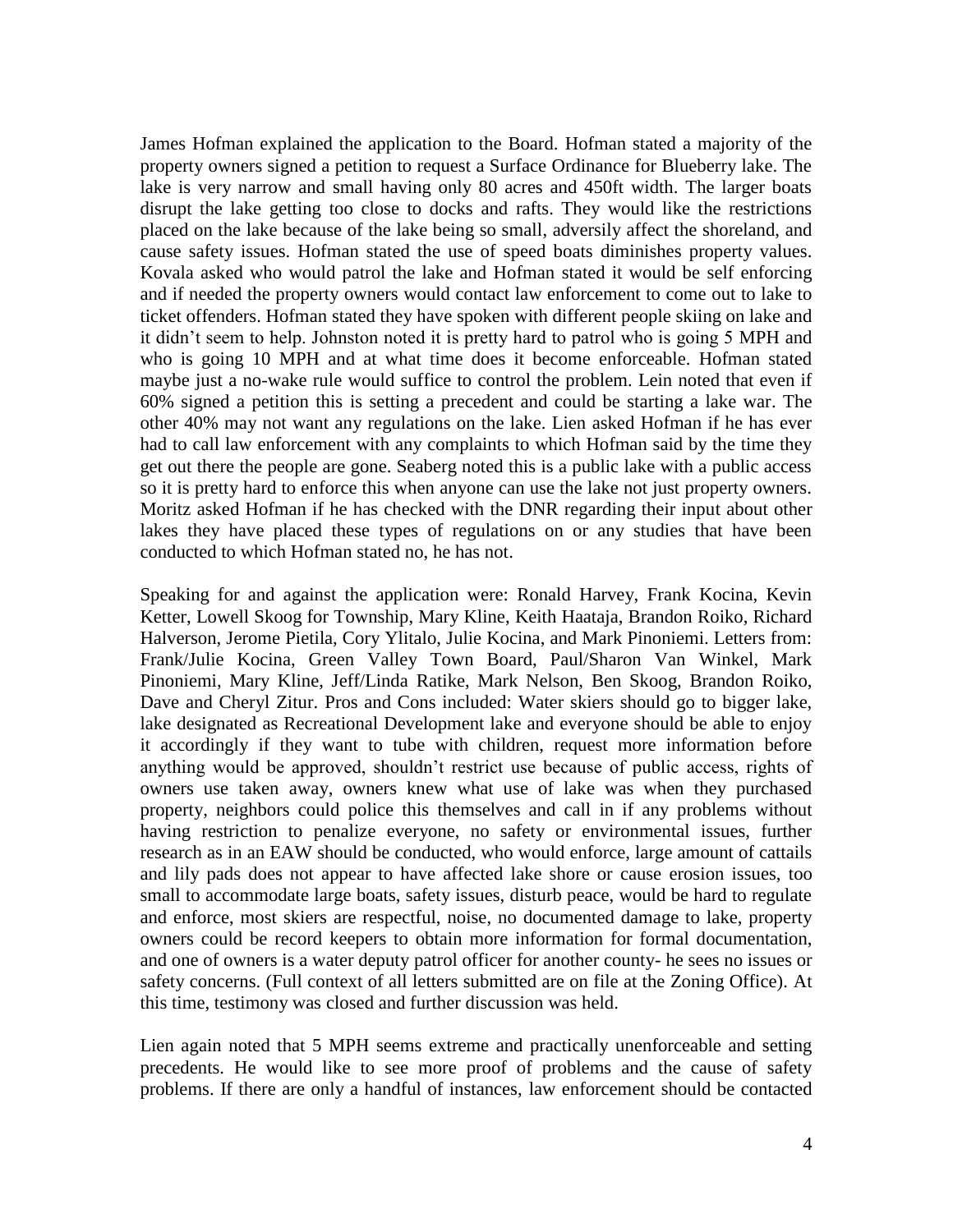to handle and document the problems. Bruflodt suggested the property owners to form a Lake Association so everyone could have some say in what they can and cannot do and everyone could be held accountable. Lien continued to state that a no wake regulation is pretty much unenforceable. Knutson noted there is some enforcement if there is actually a law being broken and there is not enough evidence to support that. Very difficult to implement something like this because depending on size of boat and motor, 5 MPH is almost too restrictive. Moritz noted there is not enough supporting facts to support the request. Knutson noted that this was brought to the ZOAC with questions as to what the applicants options where and it was suggested to go forward- all involved have had their time to speak and their concerns are taken seriously. Lien reminded the applicant that he could table the application and come back to the Board with any new or further information, to which he answered no he did not wish to table the request.

There was no further discussion by the Commission.

**MOTION: Blomseth made a motion to deny the Request for a Surface Water Use Ordinance as submitted due to lack of Lake information to substantiate the request. The specific request was for a 5 mph speed limit or no wake on Blueberry Lake. Lien second. Motion carried to deny.**

**THIRD ORDER OF BUSINESS: APPLICANT:** David Hiltner 15022 W Munson Ln Detroit Lakes, MN 56501 **PROJECT LOCATION:** 15022 W Munson Ln **LEGAL LAND DESCRIPTION:** 190073000 Lake View Township Munson Lake PT GOVT LOT 8: COMM W QTR COR SEC 5, S 1380.25' TO POB; ELY 276.03', NE 363.42' TO RD, SL AL RD 161.79', W 6.07', SLY 187.44', SELY 214.64', E 215.04' TO LK, SLY AL LK 200', N 34', W 294.74', NW 406.89', N AL W LN TO POB., Section 05, TWP 138, Range 41 **APPLICATION AND DESCRIPTION OF PROJECT:** Request a change of zone from Agricultural to Residential for a Preliminary Plat consisting of six tracts. The Preliminary Plat will be reviewed by the Detroit Lakes Planning and Zoning Commission**.** 

Scott Walz explained the application to the Board on behalf of David Hiltner. The request is for a change of zone from Agricultural to Residential. The Preliminary Plat was approved by the Detroit Lakes Planning and Zoning Commission contingent on the Zone change approval.

No one spoke in favor of the application. No one spoke for or against the request. There was written correspondence from Brent Alcott with Pelican River watershed read to the Board. Alcott stated that the preliminary plat shows only two of the six lots will contain shoreline frontage and it should be clear that the remaining lots do not have lake access. Permits are to be obtained from Pelican River Watershed for any new roads and/or plats. At this time, testimony was closed and further discussion was held.

It was the consensus of the Board that the request meets the criteria of the Ordinance.

There was no further discussion by the Commission.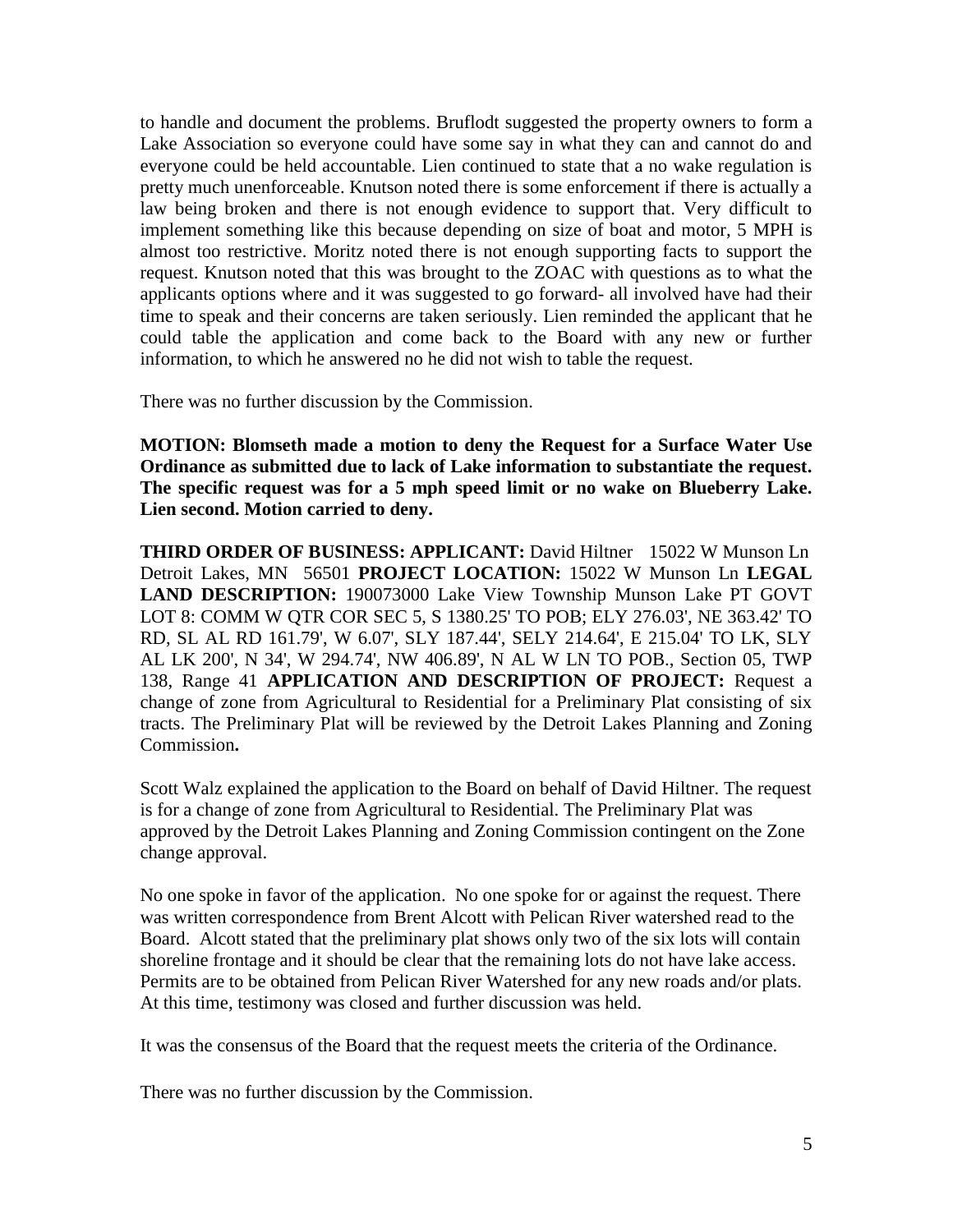**MOTION: Kovala made a motion to approve a change of zone from Agricultural to Residential for a Preliminary Plat consisting of six tracts due to the request meets the criteria of the Ordinance. Kaiser second. All in favor. Motion carried to approve.** 

**FORTH ORDER OF BUSINESS: APPLICANT:** Keith & Diane Ketcher 24162 County Hwy 48 Osage, MN 56570 **PROJECT LOCATION:** 24162 County Hwy 48 **LEGAL LAND DESCRIPTION:** 210181000 Osage Township Straight Lake PT SE1/4 OF SE1/4: COMM SE COR SEC 20 TH N AL E LN 1066.88' TO POB; TH S AL E LN 250.10', TH W 273.83', TH NW 120.82' TO STRAIGHT LK,NELY AL LK 194.58' TH E 199.57' TO CTR LN CO RD #48 & POB, Section 20, TWP 140, Range 36 **APPLICATION AND DESCRIPTION OF PROJECT:** Request a change of zone from Commercial to Residential to reflect the current use of the property.

Diane and Keith Ketcher explained the application to the Board. The property is being utilized as residential property and Ketchers are requesting the zone be changed from Commercial to Residential.

No one spoke in favor of the application. No one spoke for or against the request. There was no written correspondence either for or against the proposal. At this time, testimony was closed and further discussion was held.

It was the consensus of the Board that the request meets the criteria of the Ordinance; the property should be zoned to reflect the use of the property.

There was no further discussion by the Commission.

**MOTION: Kovala made a motion to approve a change of zone from Commercial to Residential to reflect the current use of the property due to the request meets the criteria of the Ordinance and would not be detrimental to the area. Thorkildson second. All in favor. Motion carried to approve.** 

**FIFTH ORDER OF BUSINESS: APPLICANT:** Jeff & Kathy Perrine 21258 W. Height of Land Drive Rochert, MN 56578 **PROJECT LOCATION:** 21258 W. Height of Land Drive **LEGAL LAND DESCRIPTION:** 150037000 Height of Land Township Height of Land Lake GOVT LOT 4 EX NLY 820' TO STATE AKA 8.55 AC & EX 2 AC TO DERSTINE REF:15.0037.001, Section 05, TWP 139, Range 39 **APPLICATION AND DESCRIPTION OF PROJECT:** Request a Certificate of Survey for two tracts of land with Tract A consisting of 3.28 useable acres and Tract B consisting of 3.12 useable acres on a Recreational Development Lake in an Agricultural Zone.

Scott Walz explained the application to the Board on behalf of Jeff and Kathy Perrine. The request would create one new parcel making two large pieces that would not require a change of zone. There is an existing dwelling on the southerly tract.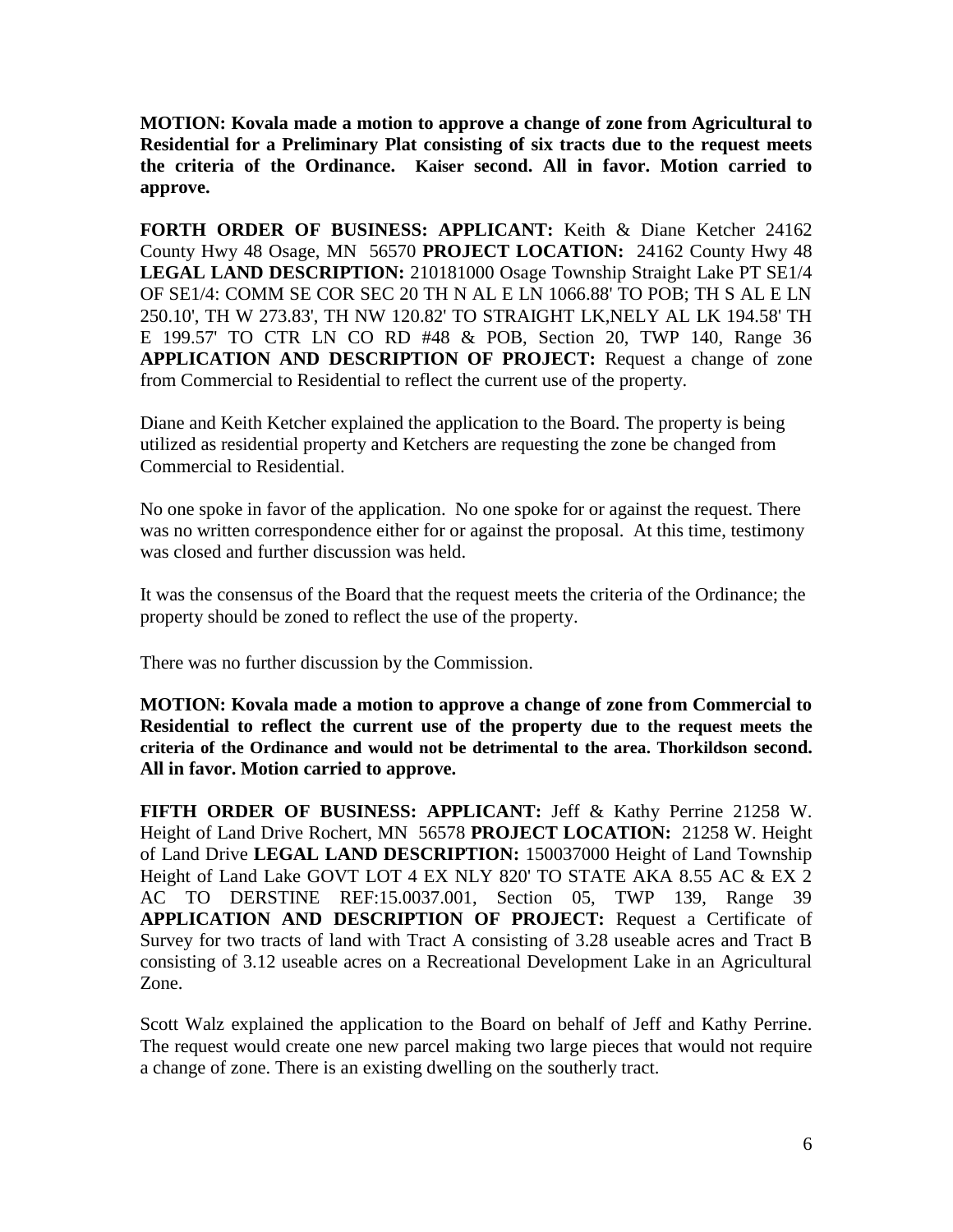No one spoke in favor of the application. No one spoke for or against the request. There was no written correspondence either for or against the proposal. At this time, testimony was closed and further discussion was held.

Johnston stated the survey meets all the regulations of the Ordinance.

There was no further discussion by the Commission.

**MOTION: Johston made a motion to approve a Certificate of Survey for two tracts of land with Tract A consisting of 3.28 useable acres and Tract B consisting of 3.12 useable acres on a Recreational Development Lake in an Agricultural Zone due to the request meets the criteria of the Ordinance. Seaberg second. All in favor. Motion carried.** 

**SIXTH ORDER OF BUSINESS: APPLICANT:** Sylvia Shipman P O Box 411 Frazee, MN 56544 **PROJECT LOCATION:** 10416 Co Rd 147 **LEGAL LAND DESCRIPTION: 170416000 Lake Eunice Township Buck Lake** GOVT LOT 1, PT GOVT LOT 2 COMM NW COR GOVT LOT 2, E 1061.7' TO POB; E AL N LN GOVT LOT 2 TO BUCK LK, SLK AL LK 1551.52' NWLY 540.25', NLY 502.76' TO POB., Section 36, TWP 138, Range 42 **APPLICATION AND DESCRIPTION OF PROJECT:** Request a Certificate of Survey for two tracts of land (Tract B**)** consisting of 8.1 acres and the remnant tract (Tract C) consisting of 40.4 acres on a Natural Environmental Lake in an Agricultural Zone.

Sylvia Shipman explained the application to the Board. The entire property has been in the family for years. The survey was previously done in 2011 with the intent to deed the new parcel to the brother who recently passed away. The request would create one new parcel to be deeded to Shipmans brothers family.

No one spoke in favor of the application. No one spoke for or against the request. There was no written correspondence either for or against the proposal. At this time, testimony was closed and further discussion was held.

Knutson asked Hodgson if the proposed parcel meets today's criteria for size and area on Buck Lake which is a Natural Environment lake. Hodgson stated it is required to have 400 feet of lakeshore and 160,000 area to be considered a standard sized parcel and this proposed survey meets the current criteria.

There was no further discussion by the Commission.

**MOTION: Seaberg made a motion to approve a Certificate of Survey for two tracts of land (Tract B) consisting of 8.1 acres and the remnant tract (Tract C) consisting of 40.4 acres on a Natural Environmental Lake in an Agricultural Zone due to request meets the criteria of the Ordinance. Kovala second. All in favor. Motion carried to approve.**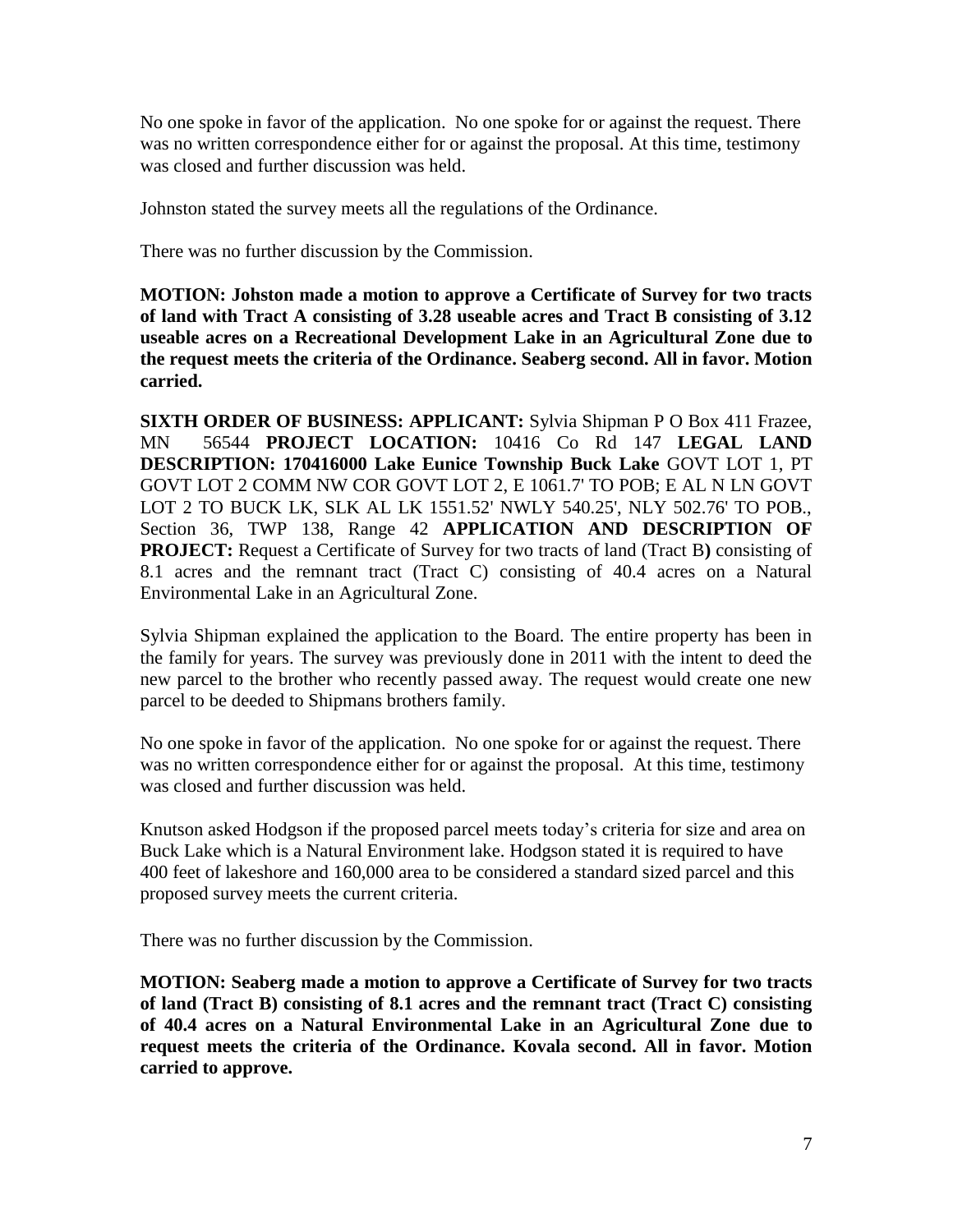**SEVENTH ORDER OF BUSINESS: APPLICANT:** Donald & Pamela Skarie 25793 Co Rd 149 Detroit Lakes MN 56501 **PROJECT LOCATION:** 25793 Co Rd 149 **LEGAL LAND DESCRIPTION:** 080055001 Detroit Township Non-shoreland GOVT LOT 2 LESS W 75' OF N 1000'; LESS .18AC (8-55-10); LESS PT NW COR (2.92AC): COMM NE COR SEC 4, W 928.75' TO POB; S 343.56', W 152.32', N 67,62', W 172.68', N 276', E 325' TO POB., Section 04, TWP 139, Range 41 **APPLICATION AND DESCRIPTION OF PROJECT:** Request a Conditional Use Permit to operate rental storage buildings for monthly rental on an Agricultural zoned property in two existing buildings.

Donald Skarie explained the application to the Board. Skarie recently went out of the turkey business and has existing structures he would like to operate as rental storage buildings.

No one spoke in favor of the application. No one spoke for or against the request. There was no written correspondence either for or against the proposal. At this time, testimony was closed and further discussion was held.

Moritz stated the request makes good sense and this would be a good use of the structures for the area.

There was no further discussion by the Commission.

**MOTION: Moritz made a motion to approve a Conditional Use Permit to operate rental storage buildings for monthly rental on an Agricultural zoned property due to the request meets the criteria of the Ordinance and would not be detrimental to the area. Thorkildson second. All in favor. Motion carried to approve.**

**EIGHTH ORDER OF BUSINESS: APPLICANT:** Minnerath Investments 6325 Co Rd 87 SW Alexandria, MN 56308 **PROJECT LOCATION:** 12125 Hillside Rd **LEGAL**  LAND DESCRIPTION: 060243001 Cormorant Township Little Cormorant N1/2 OF NW1/4 LESS N 480' N & S BY 1361.25' E & W AKA 15 AC & LESS 2 ACRE FOR ROAD, Section 17, TWP 138, Range 43 **APPLICATION AND DESCRIPTION OF PROJECT:** Request a Conditional Use Permit for installation of a 199' self-support tower to include an equipment shelter, fencing and driveway to a 50x54 space area in an agricultural zone.

Curt Walter on behalf of Verizon Wireless and Minnerath Investments explained the application to the Board. They would be leasing the property and constructing a tower facility due to the need in the area for better reception and capacity for more carriers to utilize the tower. The property is owned by the gravel company and the proposed tower meets all criteria regarding setbacks and height. The 199' would not require lights due to it does not exceed 200' and is not close to any airports.